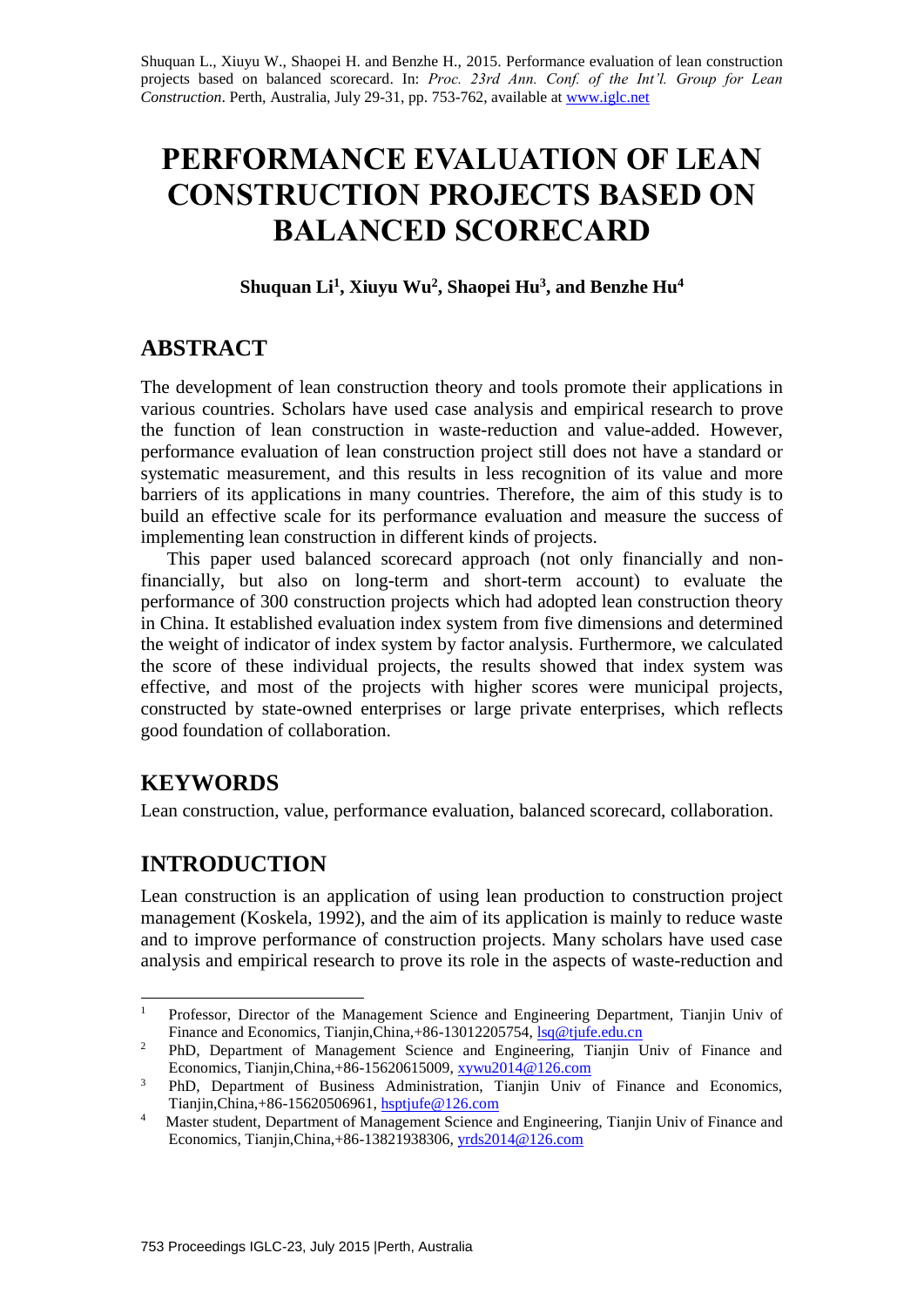value-added in many countries, such as Denmark (Bertelsen, 2001; Thomassen, et al., 2003), Indonesia and Australia (Alwi, Hampson and Mohamed, 2002), Chile (Alarcón, et al., 2005), America (Salem, et al., 2005). However, there are various problems in the implementation of lean construction in different states and countries. Alarcón, et al. (2005) assessed the implementation of lean construction in 100 construction projects for 5 years in Chile, and found that the problem of improving PPC value was the lack of the time to implement new technologies, training, selfcriticism and to adapt to the changes. Daeyoung and Park (2006) interviewed 42 projects participants, and found that they were not familiar with the concept of lean construction, and there were many difficulties in the implementation of lean construction, such as the preparation, labor force, materials transfer and the precision in planning. Henry (2009) analyzed the construction industry in Uganda, and pointed out that the main hinder factor in lean construction implementation was the accurate supply on time. Salem, et al. (2006) pointed out that many lean construction tools and elements were still in embryonic state. He assessed the values of different lean construction instruments (such as last planner, increased visualization, five S's, et al.) for a general contractor in Ohio, and built a lean assessment tool called spider-web diagram. The researches proved the function of the assessment tool in tracking improvements in lean construction projects.

The lack of assessment tool of lean construction implementation results in less recognition of its value and barriers of applications in many companies. Therefore, the objective of this paper is to build an effective scale for performance evaluation and measure the success of implementing lean construction in different kinds of projects. The balanced scorecard model (BSC) (Kagioglou, Cooper and Aouad, 2001) not only emphasizes the financial and non-financial target balance, but also stresses the balance between short-term benefits and long-term benefits. Based on the particularity of construction project, its performance are not only reflected in the profits of funding, but, in some circumstances, non-financial goals, such as lean construction project quality and schedule, are more significant and become the focus of the performance evaluation. With the balanced scorecard, financial, internal staff's learning and growth, construction project strategic investment, and internal knowledge capacity combined, we can balance the current performance and the longterm performance of enterprises. In view of this, this paper tries to introduce the balanced scorecard theory model to the performance evaluation of lean construction project, and find the rule of the success of implementing lean construction in different kinds of projects.

### **METHODOLOGY**

The research design was exploratory and based on theory analysis and quantitative analysis. First of all, the paper adopted the balanced scorecard (BSC) theory to establish preliminary evaluation index. BSC is a strategic performance measurement system originally, and has been widely received as one of most influential management ideas (Coe and Letza, 2014). BSC considers financial, internal business processes, learning and growth, and customer, these four perspectives, as interrelated and interacted. The internal system of learning and growth determines the quality of the staff, the staff in a certain extent determines the quality of their products, which determines customer satisfaction and loyalty, and all of these determine enterprises'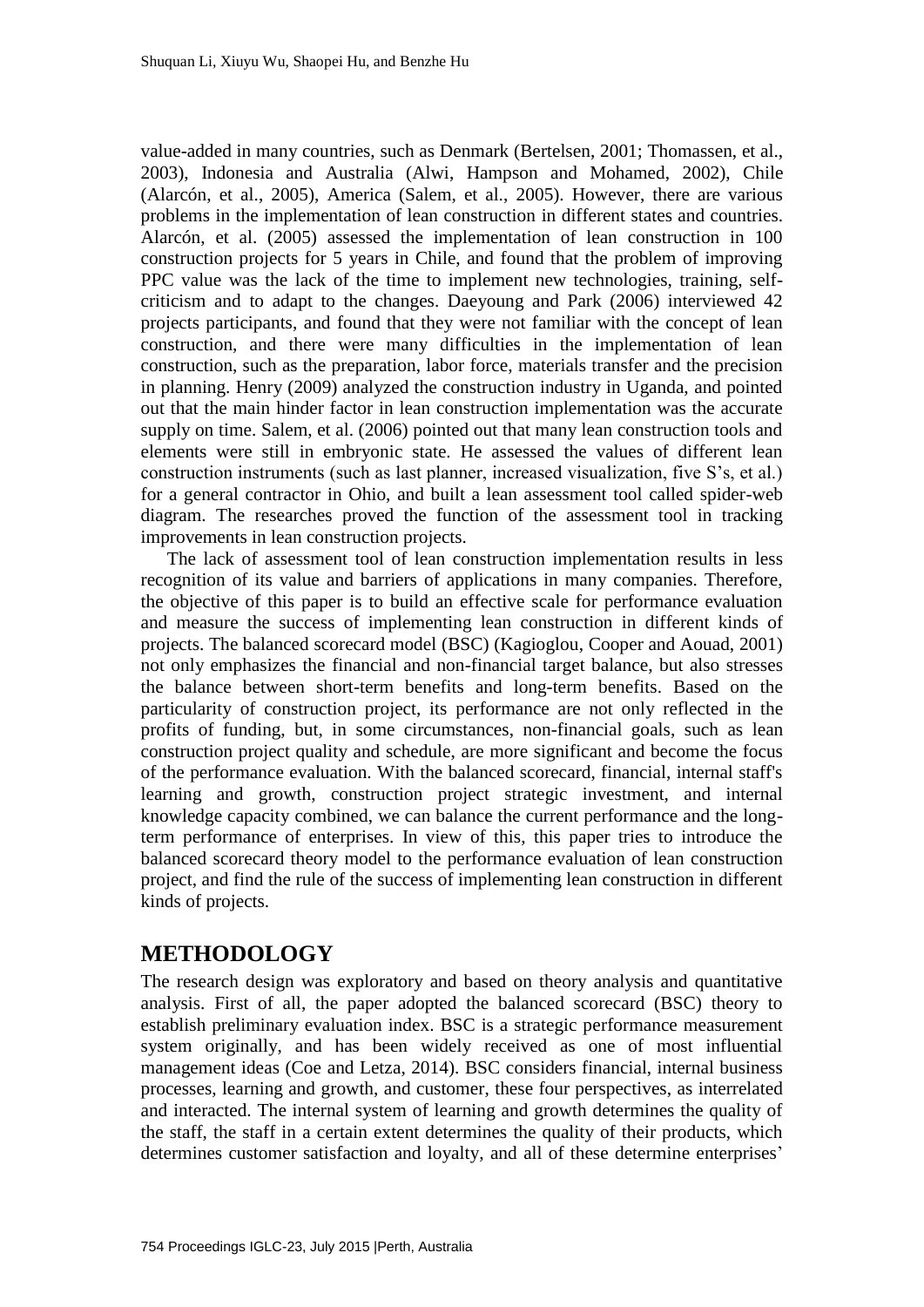market share and financial position. The coherence of intangible assets between these four dimensions makes internal processes more efficient, thus eventually achieve client objectives.

In order to verify the feasibility and reasonability of BSC evaluation index, the paper made a quantitative analysis by factor analysis, which is a statistical method that can reduce the dimensions of a set of highly correlated data but remain most of the information from the original variables (Thomson, 1935; Barth, 2008). Because of the high correlation among the four dimensions of BSC, factor analysis performs effectively as an evaluation method.

The performance of lean construction project is the effects or outcomes of the implementation of lean construction instruments such as 5S management, Last Planner System, Concurrent Construction, Visual Management, Just-in-time, Total Quality Management (TQM) and Conference Management. The performance of different projects would be different because of their distinctive management ability and culture, and we have investigated 300 projects in 61 cities of China and delivered 770 questionnaires to the first-line managers. The questionnaire contains two parts, the first part is basic information of the project such as the type of the project owner and its size, and the second part is about the project performance, the questions are designed based on BSC evaluation index, and contains 18 questions, which elaborates the following parts. The items adopt 5-Likert Scale scoring 1 to 5 while "strongly disagree" to "strongly agree". The questionnaires are recovered 710 totally and there are 667 valid after screened out. The types of projects contain civil construction projects (57.7%), industrial construction projects (13.6%), municipal government projects (18.4%) and the other else (10.3%). The sample can reflect the status of construction projects in China well. The age of respondents ranges from 18 to 50, most of them were 31-40, the proportion is 43.1%. In addition, the education backgrounds of them are high school (18.6%), junior college (16.3%) and college (16.9%). With the extensive experience and knowledge of construction management, the respondents can reflect the status of construction management accurately.

## **PERFORMANCE EVALUATION OF LEAN CONSTRUCTION PROJECTS**

#### **PRELIMINARY INDEX SYSTEM OF PERFORMANCE EVALUATION**

Compared to conventional industrial companies, construction companies are projectbased companies, which organize their structures, strategies and capabilities around the needs of projects (Hobday, 2000; Forman, 2013), therefore, we evaluate the performance of lean construction on projects. Due to the complexity and long-term nature of construction projects, it is important and difficult to establish a comprehensive performance evaluation system. The traditional BSC considers performance evaluation from financial, internal management, learning and growth, and customers, and it contains not only financial benefits but also non-financial benefits, as well as short-term benefits and long-term benefits. Regarding the particularity of the construction project and the definition of the lean construction project performance, we divide lean construction project performance evaluation framework into four dimensions: finance, project management process, knowledge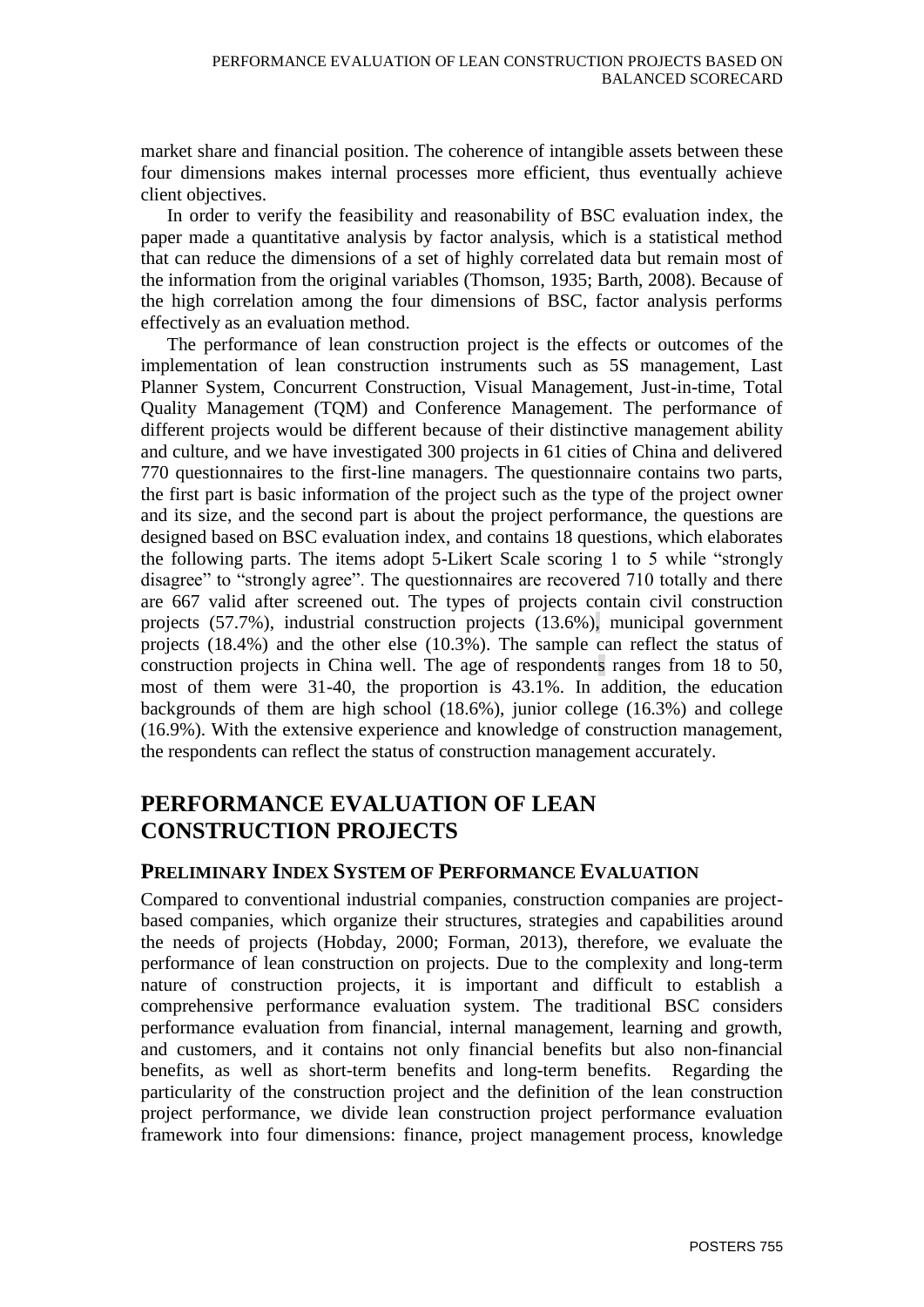and ability, and owner (as shown in Figure 1). The meaning of each dimension is explained as below.



#### *Figure 1: Performance Evaluation Framework based on BSC*

Financial dimension: financial dimension means the cost-benefit analysis of the lean construction project. The cost includes direct cost (procurement cost, labour cost) and management cost, and the benefit is main income of the project. Implementation of lean construction brings much benefit to a company, Thomassen, et al. (2003) concluded that MT company in Demark got profit increased by 20%, cost reduced by 15%, and construction time shortened by 10%, the company productivity increased by 25% compared with other construction management model.

Management process dimension: management process dimension is to evaluate the project performance on internal process management, which includes three parts: management, control and coordination. Management contains quality management and safety management, control contains cost control and schedule control, coordination contains coordination with government, owner, subcontractor, community and workers. As lean construction instruments, LPS, TQM and visual management are helpful to improve the construction management process.

Knowledge and ability dimension: knowledge and ability dimension means that the improvement of knowledge and experience of lean construction management, the innovation on construction technologies, and the improvement of construction equipment. This dimension indicates the long-term performance.

Owner dimension: the direct customer of construction project is owner, the final objective of the project is to reach owner satisfactory, which is in accordance with the goal of lean construction, customers value-added. The satisfactory of owner could be measured by complaints or disputes between owner and contractors.

Above all, we established the preliminary index system of performance evaluation (as shown in Table 1), which contained 4 indicators and 18 items. Based on this, we designed the questionnaire to make a survey of some lean construction projects in China, thus we can get the data on the performance of the projects.

#### **FINAL INDEX SYSTEM BASED ON FACTOR ANALYSIS**

To properly evaluate the overall condition of the lean construction project performance, we have to analyze and describe it from different perspectives. In many comprehensive evaluation methods, factor analysis method is accepted and given more attention because it can reduce a large number of correlated variables into a smaller subset of uncorrelated variables (Barth, 2008). The main idea of factor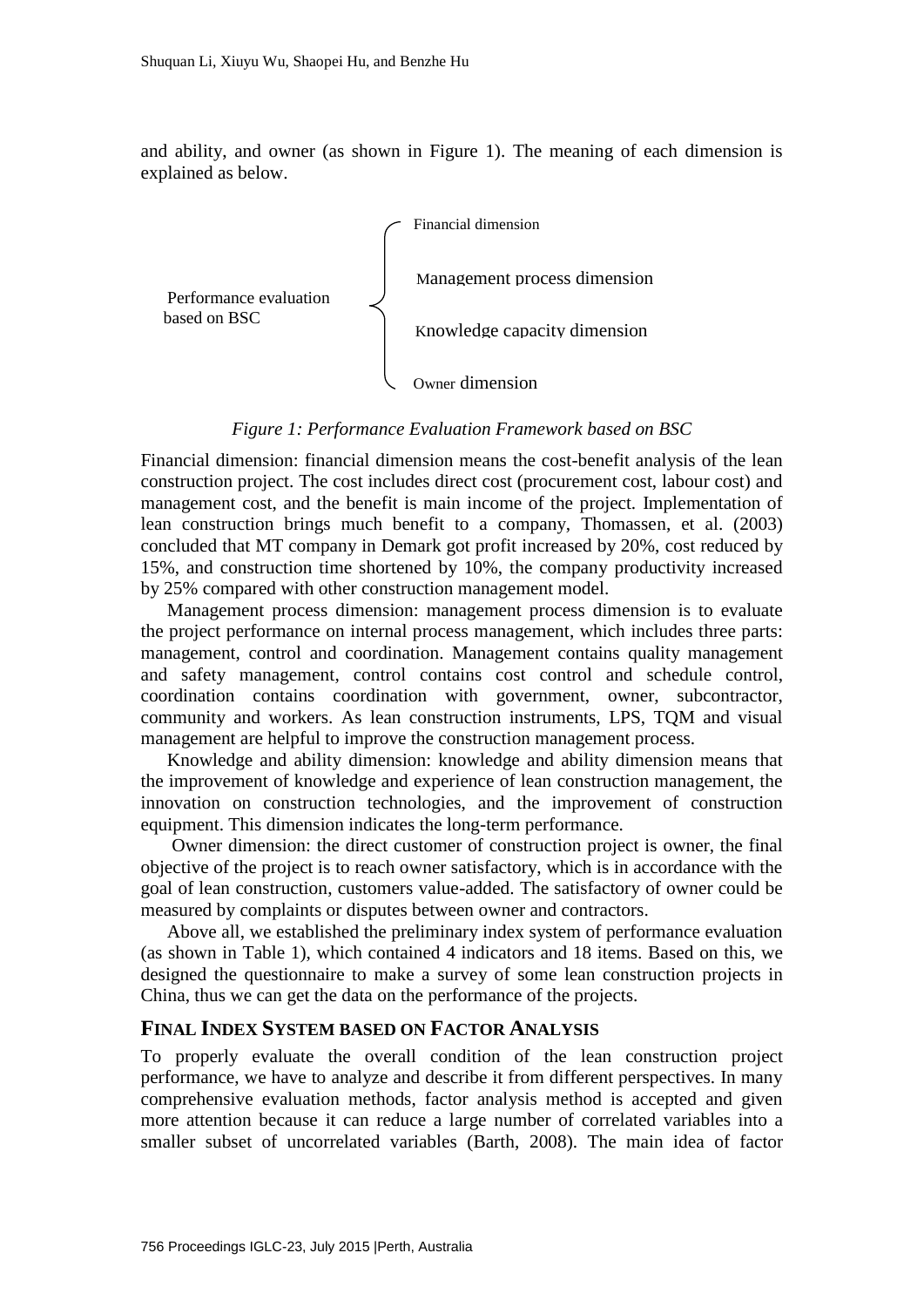analysis is to divide the variables into groups depending on their correlation, and the variables in one group have high correlation while in different groups have low correlation. Each group represents a basic structure, regarded as the main factor or public factor. It is helpful to analyze complex practical problems when we identify a few main factors from the intricate relationship among the elements in the statistics. As the performance evaluation system based on BSC shows strong internal correlation, factor analysis can overcome the impact of the correlation between the indicators on evaluation results, and we use it to build final indicators system of the lean construction project performance. Details are as follows.

#### **Reliability and Validity Analysis**

We analyzed the reliability of the raw data by SPSS, the results showed that Cronbach's Alpha was 0.804, and had a higher internal consistency. Then we analyzed the validity of the raw data, KMO was 0.814> 0.5, approximate chi-square was  $4138.573$ ,  $P = 0.000$ , and passed validity test, therefore, factor analysis could be carried out.

#### **Common Factor and the Final Index System**

Selected the principal component as a factor extraction method, the criteria of selected factor extraction was: characteristic value≥ 1. As shown in table2, there are five characteristic values meet the requirement, and their cumulative contribution rate for the sample variance is 59.692%>50%. The results are acceptable statistically and can be interpreted by five common factors.

Furthermore, we should calculate the component matrix for explaining the five common factors, and after the factors rotation by SPSS, we get the factor load matrix. According to the matrix, we can rename the five common factors as knowledge and ability indicators, financial indicators, owner indicators, control in the management process, and management coordination in the management process. The variables of the five common factors are shown in Table 3.

Before evaluating the performance of lean construction projects, we also should calculate the weight of each variable of the final index system. The weight is calculated by the proportion of the variable variance explanation rate to total variance explanation rate.

The formula is as following:  
\n
$$
\omega_{ki} = \frac{x_i}{\sum_{j}^{i} x_j}
$$
\n $(j = 1, 2, ..., n, i = 1, 2, ..., n, k = 1 - 5)$ \n(1)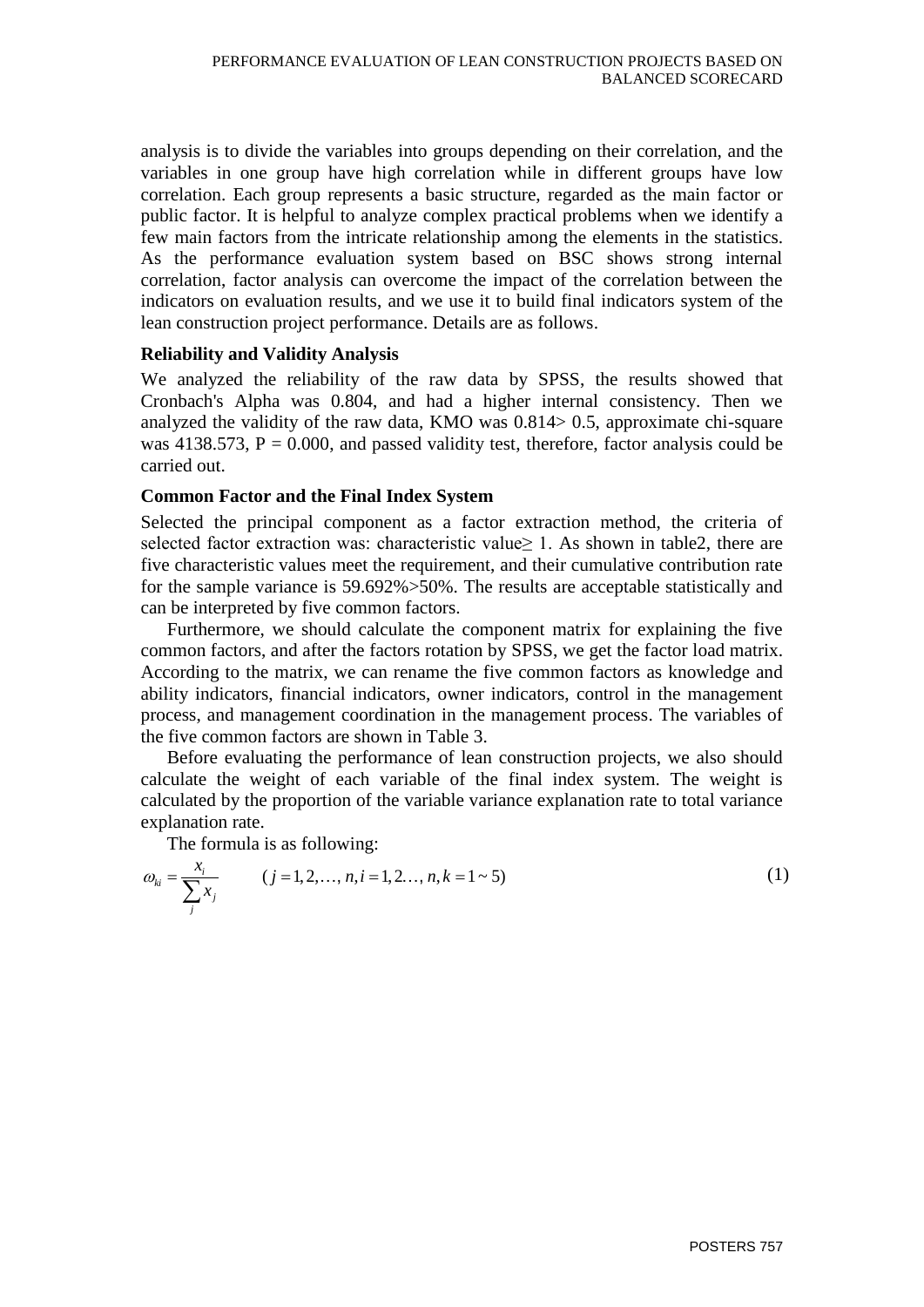| <b>Indicators</b>         |                | <b>Items</b>                                                                                                         |  |  |
|---------------------------|----------------|----------------------------------------------------------------------------------------------------------------------|--|--|
|                           |                | Main income is higher than other projects                                                                            |  |  |
| Financial                 |                | Direct cost is lower than other projects                                                                             |  |  |
|                           |                | Management costs is lower than other projects                                                                        |  |  |
|                           |                | The total project overruns                                                                                           |  |  |
| Managemen<br>t<br>process | Control        | The sub-project cost overruns                                                                                        |  |  |
|                           |                | The completion of schedule for the total project                                                                     |  |  |
|                           |                | The completion of schedule for the sub-project                                                                       |  |  |
|                           | Managemen<br>t | Technical specification and functional requirements to meet                                                          |  |  |
|                           |                | Number of major incidents                                                                                            |  |  |
|                           | Coordination   | Subjected to government or public environmental<br>complaints                                                        |  |  |
|                           |                | Contract implementation                                                                                              |  |  |
| Knowledge and ability     |                | Technological breakthroughs and innovations in the course<br>of the project                                          |  |  |
|                           |                | The development or continuous improvement of templates,<br>procedures, and tools in the implementation of project    |  |  |
|                           |                | After the completion of the project, participants increase the<br>knowledge and experience of similar projects       |  |  |
|                           |                | After the completion of the project, participants increase the<br>knowledge and experience of the future cooperation |  |  |
|                           |                | Owner's satisfaction                                                                                                 |  |  |
| owner                     |                | The number of litigation and claims incident with owners                                                             |  |  |
|                           |                | The mutual complaints rate with the owners during the<br>project                                                     |  |  |

*Table 1: The Preliminary Indicator System of the Lean Construction Project Performance*

*Table 2: Total Variance Explained*

| Ingredient | Initial eigenvalues |          |                    | Rotate the sum of squares loaded |           |                    |
|------------|---------------------|----------|--------------------|----------------------------------|-----------|--------------------|
|            | total               | Variance | <b>Accumulatio</b> | total                            | Variance% | <b>Accumulatio</b> |
| 1          | 5.105               | 26.871   | 26.871             | 2.761                            | 14.53     | 14.53              |
| 2          | 2.347               | 12.353   | 39.224             | 2.628                            | 13.83     | 28.359             |
| 3          | 1.536               | 8.085    | 47.309             | 2.276                            | 11.979    | 40.339             |
| 4          | 1.228               | 6.465    | 53.774             | 1.857                            | 9.772     | 50.111             |
| 5          | 1.124               | 5.918    | 59.692             | 1.82                             | 9.581     | 59.692             |
| 6          | 0.966               | 5.084    | 64.776             |                                  |           |                    |

Where  $\omega_{ki}$  stands for the weight of the i-th variable for k-th indicator;  $x_i$  stands for the variance explanation rate of the i-th key variable for k-th indicator. Based on the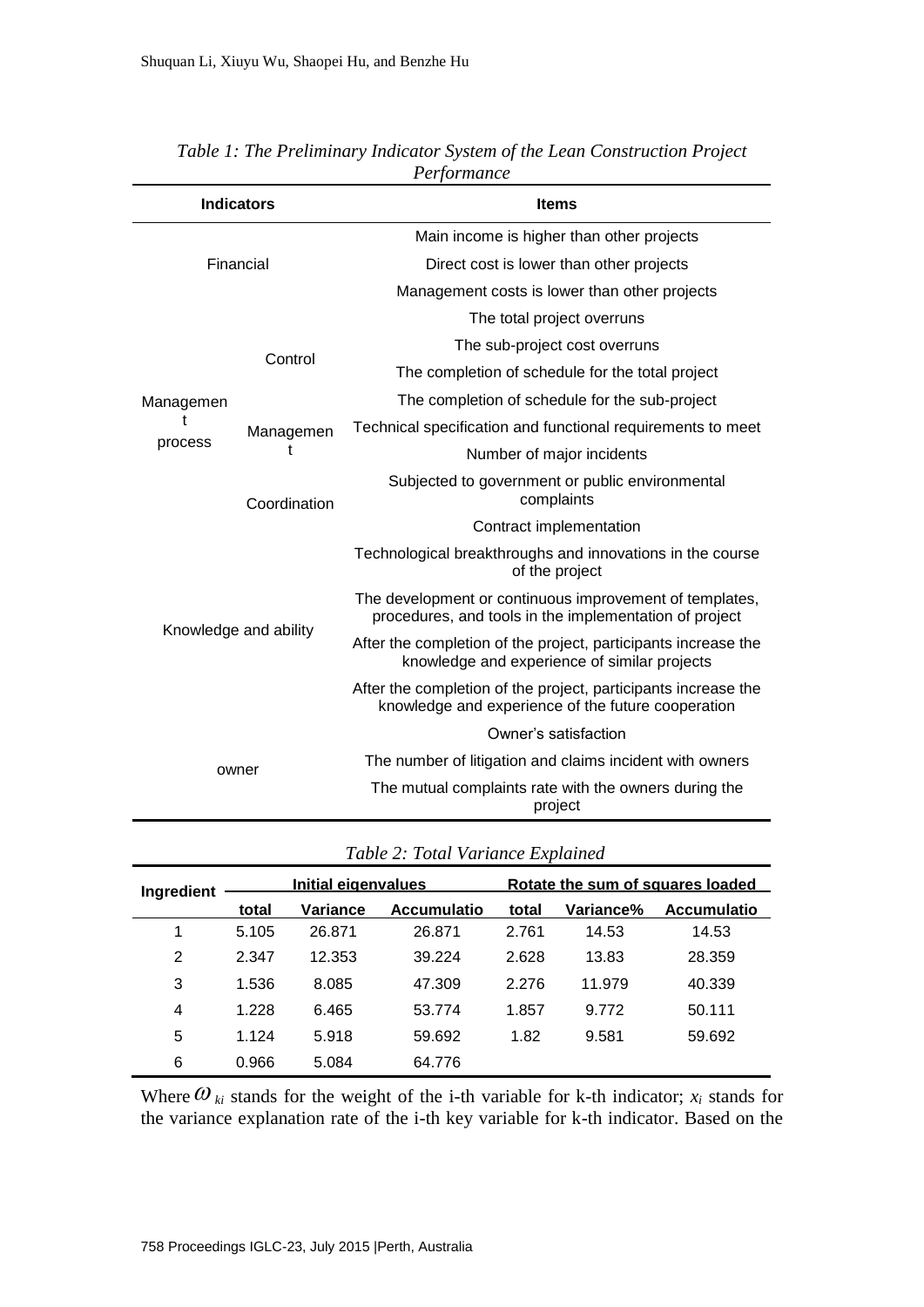factor load matrix, we calculated the weight of each variable by the formula. They are shown in the last row of Table 3.

| <b>Common</b>                                                   | <b>Variables</b>                                                                                                     | Weight |
|-----------------------------------------------------------------|----------------------------------------------------------------------------------------------------------------------|--------|
| The first main<br>factor<br>Knowledge and<br>ability indicators | Technological breakthroughs and innovations in the<br>course of the project                                          | 0.234  |
|                                                                 | The development or continuous improvement of<br>templates, procedures, and tools in the implementation of<br>project | 0.215  |
|                                                                 | After the completion of the project, participants increase<br>the knowledge and experience of similar projects       | 0.258  |
|                                                                 | After the completion of the project, participants increase<br>the knowledge and experience of the future cooperation | 0.292  |
| The second<br>main factor<br>Financial<br>indicators            | The profits during the construction of the project compared<br>with the industry average                             | 0.370  |
|                                                                 | The direct costs during the construction of the project<br>compared with the industry average                        | 0.337  |
|                                                                 | The saving costs during the construction of the project<br>compared with the industry average                        | 0.293  |
| The third main<br>factor<br>Owner indicators                    | The number of litigation and claims incident with owners                                                             | 0.396  |
|                                                                 | The mutual complaints rate with the owners during the<br>project                                                     | 0.504  |
| The four main                                                   | The total project overruns                                                                                           | 0.270  |
| factor                                                          | The sub-project cost overruns                                                                                        | 0.267  |
| Control in the<br>management<br>process                         | The completion of schedule for the total project                                                                     | 0.220  |
|                                                                 | The completion of schedule for the sub-project                                                                       | 0.243  |
| The five main<br>factor                                         | Technical specification and functional requirements to<br>meet                                                       | 0.225  |
| Management<br>coordination in<br>the management<br>process      | Contract dispute situation                                                                                           | 0.270  |
|                                                                 | The coordinate handing of problem or disputes in the work                                                            | 0.269  |
|                                                                 | Owner's satisfaction                                                                                                 | 0.237  |

*Table 3: The Extraction Factor Results of Lean Construction Project Performance*

### **RESULTS OF PERFORMANCE EVALUATION**

Based on above index system and raw data of lean construction projects, we can calculate both individual and comprehensive indicator score of 300 projects to evaluate their performance. The calculation formula of individual indicator score is as following:

owing:  
\n
$$
F_k = \sum \omega_{ki} X_i
$$
  $(i = 1, 2, ..., n, k = 1 - 5)$  (2)

 $F_i$  stands for the individual indicator score,  $\omega_{ki}$  stands for the weight of the i-th variable for k-th indicator,  $X_i$  stands for the variable score of each indicator in raw data.

The calculation formula of comprehensive indicator score is as following: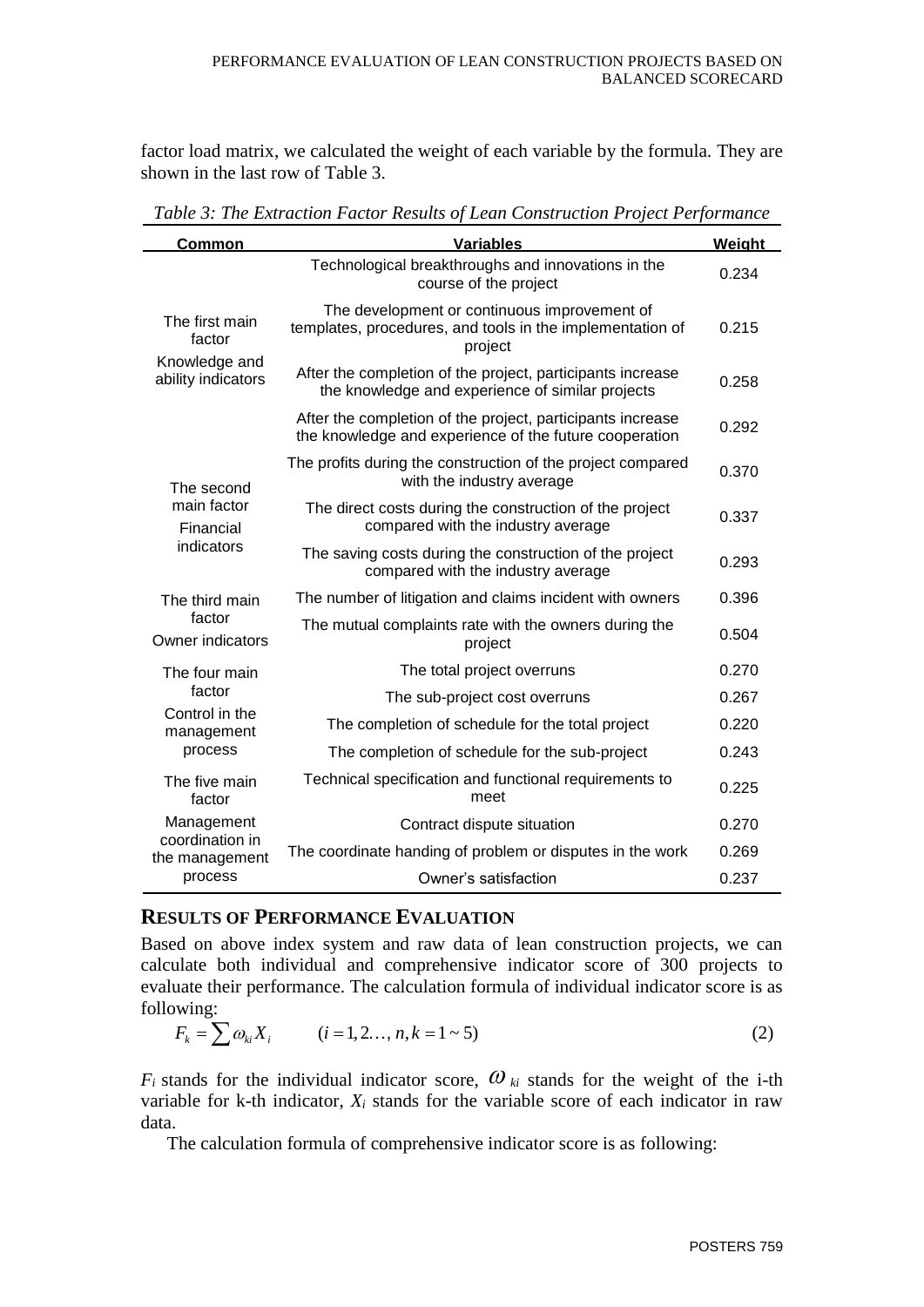$$
F = \sum \omega_k F_k \qquad (k = 1 \sim 5)
$$

Where *F* stands for the comprehensive indicator score,  $\omega_k$  stands for the weight of kth indicator to five indicators,  $\lambda_i$  stands for the corresponding characteristic values of the k-th indicator,  $F_k$  stands for the indicator score which is by equation (2).

We calculated the individual indicator score and the comprehensive indicator score of the 300 projects, the projects with high score are mostly municipal projects which constructed by state-owned enterprises and large private enterprises. The projects with the highest score on individual indicator are shown in Table 4. In table 4, we can find that there are a few projects performing good individual indicator performance with scoring "5", and projects with different characteristics show different individual indicator performance: some projects only perform good performance in one indicator, such as Shijiazhuang Museum of Art project performs high performance in financial indicator, the Jinan Century Jiayuan 9 Building project performs high performance in control in the management process; some projects perform good performance in several individual indicators, such as Nanjing Transportation Technology Building project performs high performance in knowledge and ability indicator, financial indicator, control in the management process and management coordination in the management process, Beijing 108 State Road Reconstruction project performs high performance in knowledge and ability indicator, owners indicator and management coordination in the management process. The result can distinguish the difference of the projects' performance and indicates that it is essential to use BSC-based evaluation index system.

#### **DISCUSSION**

 $F = \sum \omega_k F_k$  ( $k = 1 - 5$ )<br>
Where F stands for the comprehensive indic th indicator to five indicators,  $\lambda_i$  stands for the k-th indicator,  $F_k$  stands for the indicator we calculated the individual indicator wore of the 30 To illustrate the reason why projects with different characteristics show different performance, we interviewed the projects with high and low performance score, and we found that even though most projects conducted with parts of lean construction, many of them can not implement lean construction instruments well. As is mentioned above, the projects with high performance were mostly municipal projects that constructed by state-owned enterprises and large private enterprises, because these projects funds and other resources were more adequate, the size of the project was large, and they showed a good collaboration spirits, rich working, operating and negotiating experience, and relevant knowledge, so these projects could achieve higher scores in knowledge and ability, financial, property owners, as well as project management and coordination of the supporting departments, enabling the implementation of lean construction technology, and thus achieved better project performance. In addition, some enterprises got a higher score in project performance the same as in the indicator index. For example, the reconstruction of Beijing 108 highway project, Nanjing Transportation Technology Building and Tianjin University of Finance and Economics Teacher apartment project. It could be speculated that there is a certain correlation between the degree of implementation of lean construction techniques and project performance. This paper provided the basis of this speculation, and made premise work to further verify the relationship between the status of implementation of lean construction technology and project performance.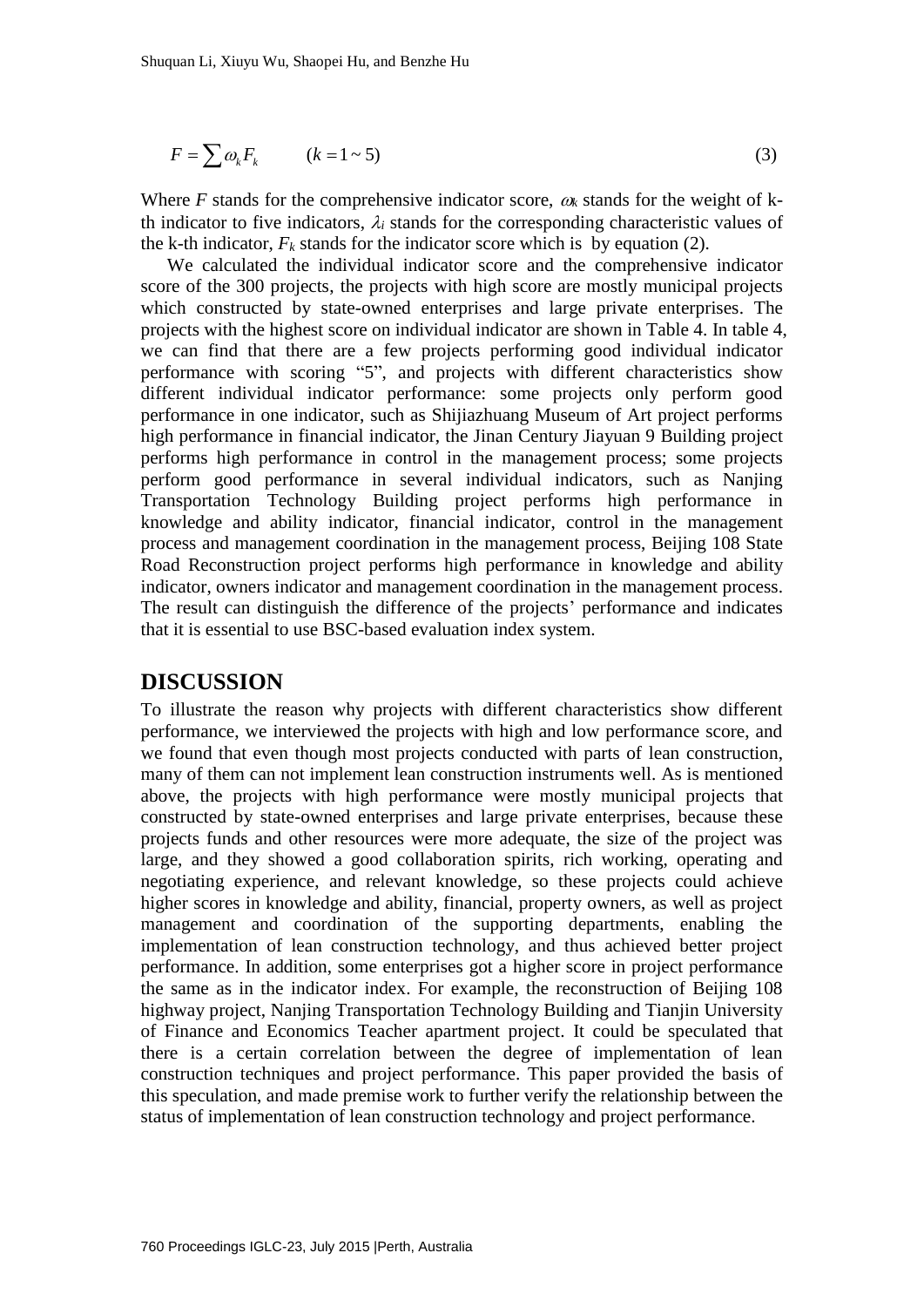| <b>Indicators</b>                  | <b>Projects</b>                                         | <b>Score</b> |
|------------------------------------|---------------------------------------------------------|--------------|
|                                    | Nanjing Transportation Technology Building              | 5            |
| Knowledge and<br>ability indicator | Guizhou Ota River Health Hydropower Station             | 5            |
|                                    | Beijing 108 State Road Reconstruction                   | 5            |
|                                    | Shijiazhuang Museum of Art                              | 5            |
| Financial<br>Indicator             | Tianjin 2011 Airport Economic Zone heating pipe network | 5            |
|                                    | Nanjing Transportation Technology Building              | 5            |
|                                    | The Jinan Century Jiayuan 9 Building                    | 5            |
| owners indicator                   | Tianjin University of Finance and Economics Teacher     | 5            |
|                                    | Beijing 108 State Road reconstruction works             | 5            |
| Control in the                     | The Jinan Century Jiayuan 9 Building                    | 5            |
| management<br>process              | Tianjin University of Finance and Economics Teacher     | 5            |
|                                    | Nanjing Transportation Technology Building              | 5            |
| Management                         | Xiamen binhu residential homes                          | 5            |
| coordination in<br>the management  | Beijing 108 State Road reconstruction works             | 5            |
| process                            | Nanjing Transportation Technology Building              | 5            |

*Table 4: The Individual Indicator Performance of Lean Construction Projects*

### **CONCLUSIONS**

This research used BSC and factor analysis to construct the evaluation index system which is more comprehensive for its combined finance, project management process, knowledge and ability, as well as owners. Using the index system, 300 projects were evaluated, and the evaluation results found that the score of lean construction project performance is related to its scale and normative. Combining with the normative of technical implementation of lean construction, we find that lean construction project performance have some correlation with the degree of implementation of lean construction technology. Therefore, strengthening the study of relevance of degree of lean construction technology implementation and lean construction project performance is the concerned issue in the future. In addition, comparative study with other evaluation methods, such as fuzzy comprehensive evaluation, neural network, data envelopment analysis, etc., is worth further exploration.

# **ACKNOWLEDGMENTS**

Support from Natural Science Foundation of China(Grant No. 71171140) is gratefully acknowledged.

### **REFERENCES**

Alarcón, L.F., Diethelm, S., Rojo, O. and Calderon, R. 2005. Assessing the impacts of implementing lean construction. In: *Proc*. *13th Ann. Conf. of the Int'l. Group for Lean Construction*. Sydney, Australia, Jul 19-21.